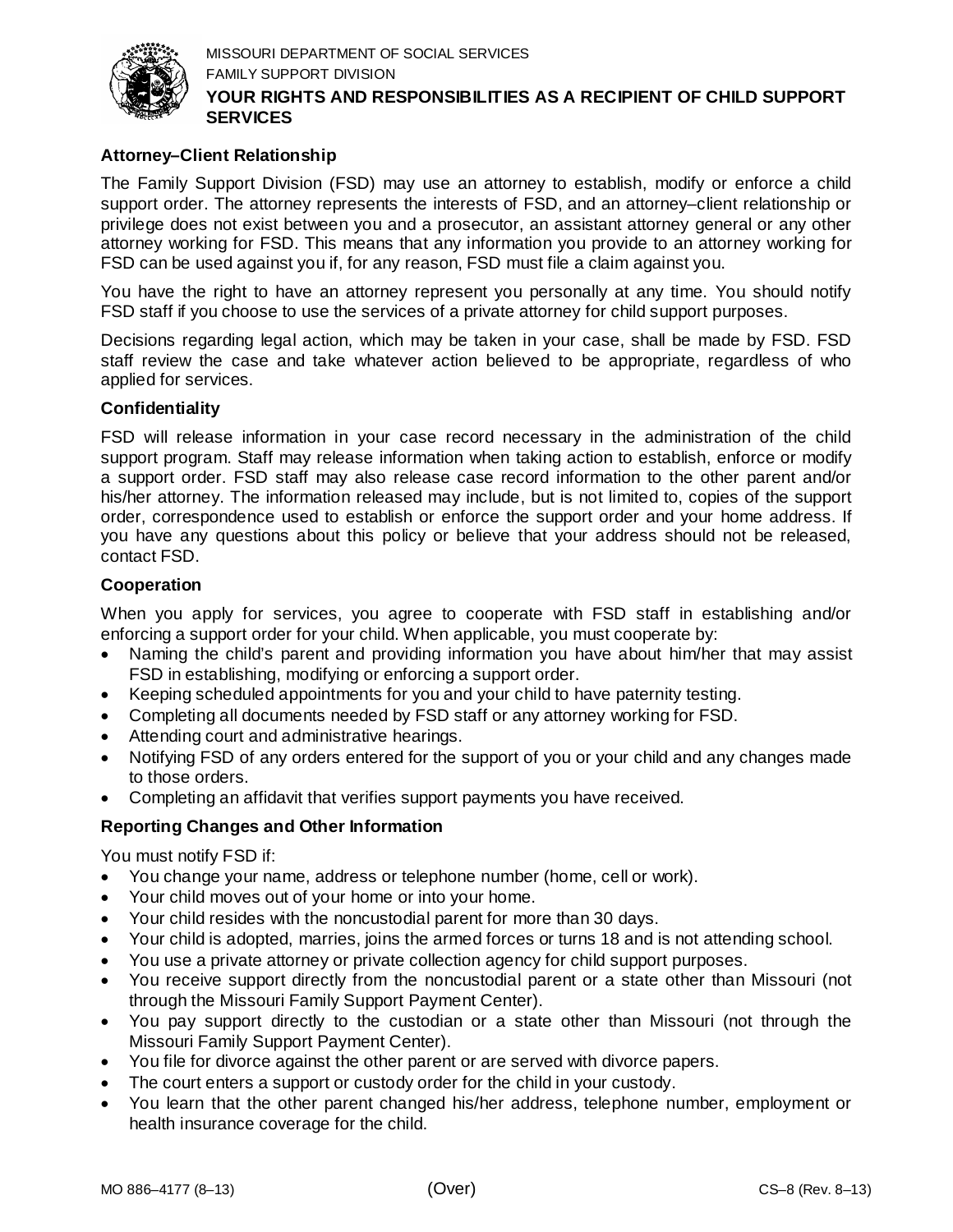## **Collection and Distribution of Support**

Federal law allows FSD to intercept tax refunds to pay past–due support. If the noncustodial parent owes past–due support that meets the rules for tax refund intercept, FSD notifies the Internal Revenue Service to withhold up to the past–due amount from the noncustodial parent's refund.

FSD applies federal income tax intercept collections to past–due support owed the state (if any) before paying past–due support owed the custodian.

FSD may hold the tax refund intercept for six months if the noncustodial parent filed a joint income tax return, and the noncustodial parent's spouse did not claim his/her portion of the refund before the intercept occurred.

The IRS may adjust the amount of the tax refund. If the custodian received a payment from an income tax refund that is later adjusted, (s)he may have to return some or all of the money.

For support payments collected from sources other than federal income tax refund intercept, the amount due for the current month (known as current support) is paid first. After current support is paid for the month, payments are applied to past–due support (arrearages). There are several categories of arrearages. The order in which arrearages are paid depends on the family's public assistance history.

### **Fees**

Noncustodial parents are charged an annual fee of \$25 on cases that have payments totaling \$500 or more during a federal fiscal year (October 1 to September 30) if the family never received Temporary Assistance.

### **Additional Information**

The noncustodial parent must make all support payments on a Missouri support order to the Family Support Payment Center, PO Box 109002, Jefferson City, MO 65110–9002.

If you receive any money in error, you must return it. If you refuse to return it or fail to agree to a repayment plan, FSD may take legal action against you.

FSD can enforce support orders through actions including, but not limited to, income withholding, liens on real and personal property, federal and state income tax refund intercepts, license suspension, passport denial, contempt and criminal nonsupport actions and referrals to other states' child support enforcement agencies (if the noncustodial parent lives or works outside of Missouri).

FSD does not calculate interest owed on delinquent payments. FSD will, however, collect interest judgments included on the circuit clerk record as provided by law.

Support payments you receive from the Family Support Payment Center or the State of Missouri will be issued on a prepaid card. The prepaid card is loaded with your support payments. It is not a credit card. The prepaid card provides a safe and convenient way to receive your support payments. If you prefer to have your support payments directly deposited into your bank account, call 800–859–7999 or link to the Internet at [dss.mo.gov/cse.](http://dss.mo.gov/cse/)

To obtain payment information, call 800–225–0530 or link to the Internet at [dss.mo.gov/cse.](http://dss.mo.gov/cse/)

To have support payments you pay automatically withdrawn from your bank account, call 800–859–7999 or link to the Internet at [dss.mo.gov/cse.](http://dss.mo.gov/cse/)

For more information, contact FSD or call 800–859–7999; TTD: 800–735–2966; VOICE: (toll–free) 800-735-2466 or link to the Internet at [dss.mo.gov/cse.](http://dss.mo.gov/cse/)

#### **Please keep this flyer for future reference.**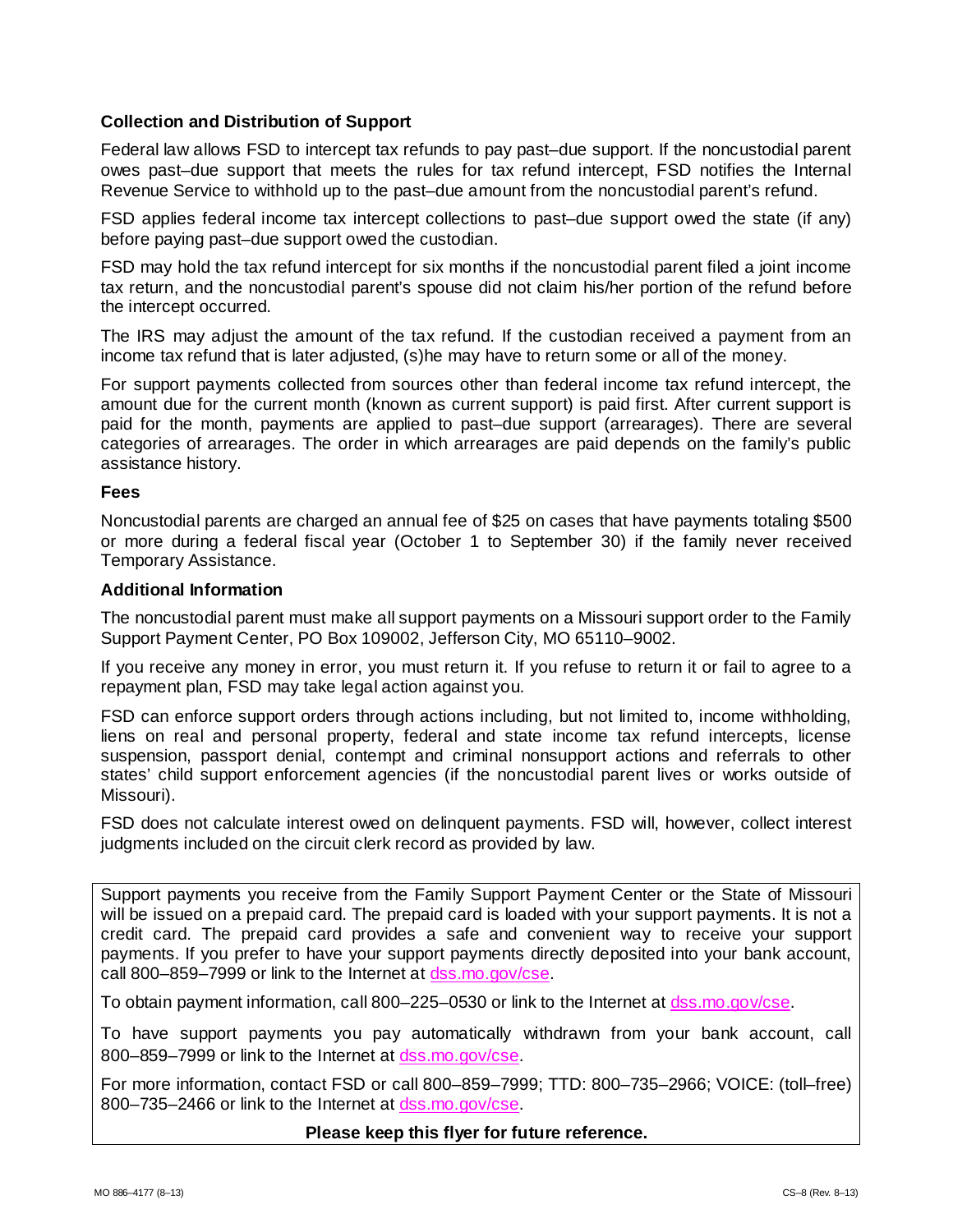

### **MISSOURI DEPARTMENT OF SOCIAL SERVICES FAMILY SUPPORT DIVISION**

Dear Parent,

Have you had problems with your current or past spouse or significant other? Are you afraid that person will hurt you or your children if you receive services from the Family Support Division (FSD)?

If the answer to one of the above questions is "Yes," FSD may have information that will help you.

If you would like more information about domestic violence services, please check the appropriate box(es) below and return this form with your completed application for services or contact your local FSD office.

| □ | It is safe for you to call me during the day at:                                                                                                                                                                                                                                                                                                                                          |
|---|-------------------------------------------------------------------------------------------------------------------------------------------------------------------------------------------------------------------------------------------------------------------------------------------------------------------------------------------------------------------------------------------|
| □ | You can leave a message for me at:                                                                                                                                                                                                                                                                                                                                                        |
| □ | It is not safe for you to call me. I will contact you within <b>seven</b> days.<br>I understand that if I do not contact you within seven days, you will enter the<br>address shown on the Referral/Information for Services into your system and use<br>it as my contact address. However, FSD will also take action to prevent this<br>address from being released to the other parent. |

Other: \_\_\_\_\_\_\_\_\_\_\_\_\_\_\_\_\_\_\_\_\_\_\_\_\_\_\_\_\_\_\_\_\_\_\_\_\_\_\_\_\_\_\_\_\_\_\_\_\_\_\_\_\_\_\_\_\_\_

\_\_\_\_\_\_\_\_\_\_\_\_\_\_\_\_\_\_\_\_\_\_\_\_\_\_\_\_\_\_\_\_\_\_\_\_\_\_\_\_\_\_\_\_\_\_\_\_\_\_\_\_\_\_\_\_\_\_\_\_\_\_\_\_

My name is (please print)

My Social Security Number is \_\_\_\_\_\_\_\_\_\_\_\_\_\_\_\_\_\_\_\_\_\_\_\_\_\_\_\_\_\_\_\_\_\_\_\_\_\_\_\_\_\_\_\_\_\_

We need your Social Security number in order to identify you properly in our records. You do not have to provide this information, but failure to do so may prevent us from promptly or properly identifying you.

If domestic violence is not an issue for you and/or your child(ren), do not return this form.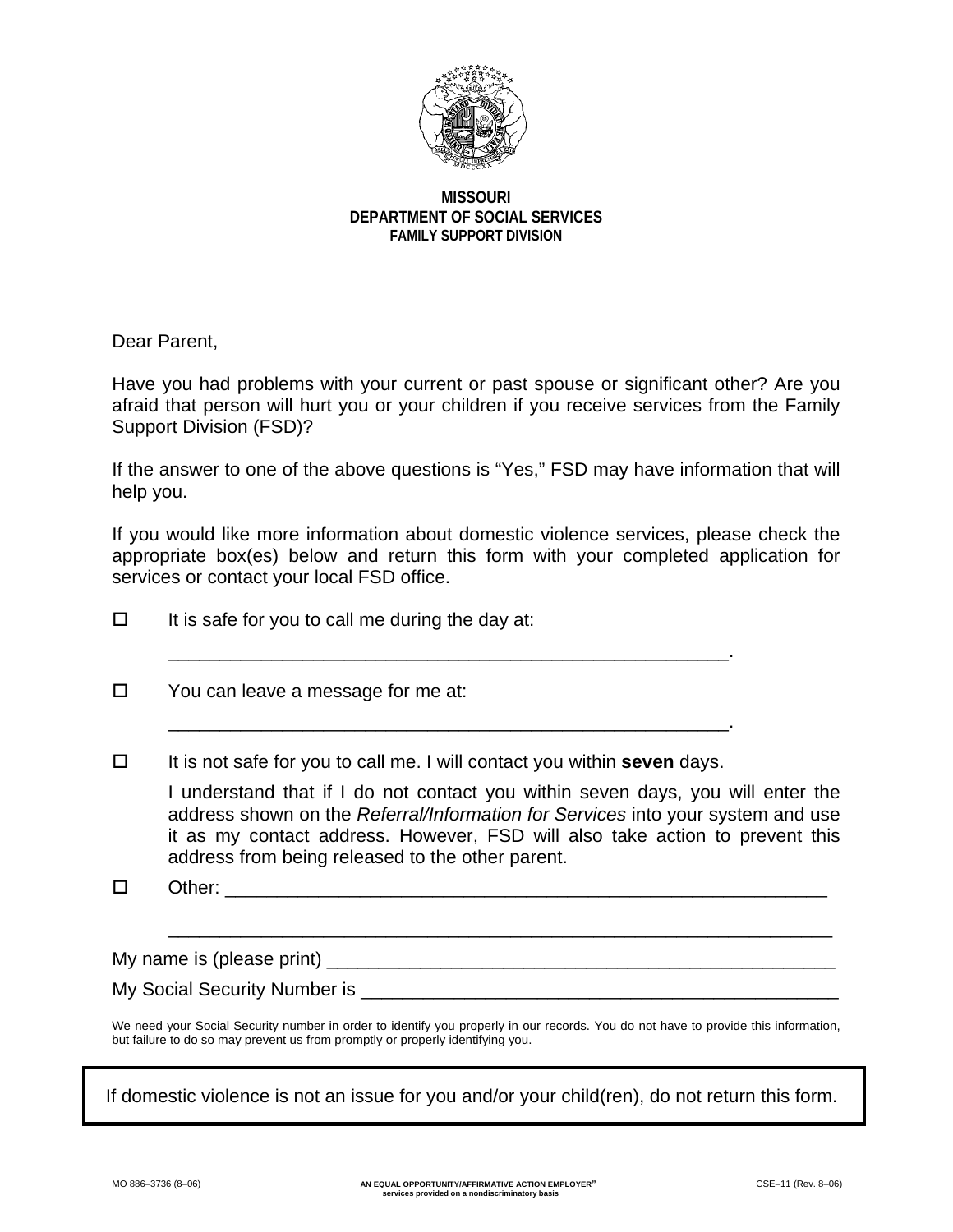

#### MISSOURI DEPARTMENT OF SOCIAL SERVICES FAMILY SUPPORT DIVISION **APPLICATION FOR CHILD SUPPORT SERVICES**

**Instructions**: Please complete every item on this form, even if you have given the information before. This form requests information needed to take action on your child support case. If you are a custodial parent or custodian of the child(ren), you must complete an application for each noncustodial parent of the child(ren) for whom you are applying for services. If you are the noncustodial parent or an alleged father, you must complete an application for each custodial parent of the child(ren) for whom you are applying for services. **About our request for Social Security number (SSN) information:** We need *your* SSN and that of your *child(ren).* Disclosure of SSNs is mandatory per section 466(a)(13) of the Social Security Act. We also ask that you provide the *noncustodial parent's or alleged father's* SSN if you know it. We need this information to identify the other parent, to establish paternity and to establish, modify and enforce support obligations. Failure to provide this information may cause delays in delivering appropriate services to you. You must sign and date this form in order for the Family Support Division (FSD) to open your child support case.

|                                                                                                                   | THE APPLICANT IS ▶                                                                              |               | <b>D CUSTODIAL PARENT</b>        |                            |  |                                         | □ CUSTODIAN   |  |               |  |          |                        | □ NONCUSTODIAL PARENT        |  |               |              | □ ALLEGED FATHER |
|-------------------------------------------------------------------------------------------------------------------|-------------------------------------------------------------------------------------------------|---------------|----------------------------------|----------------------------|--|-----------------------------------------|---------------|--|---------------|--|----------|------------------------|------------------------------|--|---------------|--------------|------------------|
|                                                                                                                   | <b>CUSTODIAL PARENT/CUSTODIAN INFORMATION</b>                                                   |               |                                  |                            |  |                                         |               |  |               |  |          |                        |                              |  |               |              |                  |
| NAME (LAST)                                                                                                       |                                                                                                 |               |                                  |                            |  | (FIRST)                                 |               |  |               |  |          | (MIDDLE)               |                              |  | DATE OF BIRTH |              |                  |
|                                                                                                                   | ADDRESS (NUMBER AND STREET)                                                                     |               |                                  |                            |  |                                         |               |  | (CITY)        |  |          |                        | (STATE)                      |  | (ZIP CODE)    |              |                  |
|                                                                                                                   |                                                                                                 |               |                                  |                            |  |                                         |               |  |               |  |          |                        |                              |  |               |              |                  |
|                                                                                                                   | PHONE NUMBER - HOME (INCLUDE AREA CODE)                                                         |               |                                  |                            |  | PHONE NUMBER - WORK (INCLUDE AREA CODE) |               |  |               |  |          | SOCIAL SECURITY NUMBER |                              |  | <b>RACE</b>   |              | <b>SEX</b>       |
|                                                                                                                   |                                                                                                 |               |                                  |                            |  |                                         |               |  |               |  |          |                        |                              |  |               |              |                  |
|                                                                                                                   | NONCUSTODIAL PARENT/ALLEGED FATHER INFORMATION                                                  |               |                                  |                            |  |                                         |               |  |               |  |          |                        |                              |  |               |              |                  |
| NAME (LAST)                                                                                                       |                                                                                                 |               |                                  |                            |  | (FIRST)                                 |               |  |               |  | (MIDDLE) | <b>ALIAS</b>           |                              |  |               |              |                  |
|                                                                                                                   |                                                                                                 |               |                                  |                            |  |                                         |               |  |               |  |          |                        |                              |  |               |              |                  |
|                                                                                                                   | ADDRESS (CURRENT OR LAST KNOWN)                                                                 |               |                                  |                            |  |                                         |               |  | (CITY)        |  |          |                        | (STATE)                      |  | (ZIP CODE)    |              |                  |
|                                                                                                                   |                                                                                                 |               |                                  |                            |  |                                         |               |  |               |  |          |                        |                              |  |               |              |                  |
|                                                                                                                   | DATE ADDRESS LAST KNOWN                                                                         |               | PHONE NUMBER (INCLUDE AREA CODE) |                            |  |                                         | DATE OF BIRTH |  |               |  |          |                        | BIRTHPLACE (CITY AND STATE)  |  |               |              |                  |
|                                                                                                                   |                                                                                                 | <b>HEIGHT</b> | <b>WEIGHT</b>                    |                            |  |                                         |               |  |               |  |          |                        |                              |  |               |              |                  |
| RACE                                                                                                              | <b>SEX</b>                                                                                      |               |                                  |                            |  | <b>HAIR COLOR</b>                       |               |  | EYE COLOR     |  |          |                        | SOCIAL SECURITY NUMBER       |  |               |              |                  |
|                                                                                                                   | CHILDREN OF THE CUSTODIAL PARENT AND NONCUSTODIAL PARENT/ALLEGED FATHER                         |               |                                  |                            |  |                                         |               |  |               |  |          |                        |                              |  |               |              |                  |
|                                                                                                                   | CHILD'S DCN OR SSN                                                                              |               |                                  | NAME (LAST, FIRST, MIDDLE) |  |                                         |               |  | DATE OF BIRTH |  |          |                        | <b>COUNTY/STATE OF BIRTH</b> |  | <b>RACE</b>   |              | <b>SEX</b>       |
|                                                                                                                   |                                                                                                 |               |                                  |                            |  |                                         |               |  |               |  |          |                        |                              |  |               |              |                  |
|                                                                                                                   |                                                                                                 |               |                                  |                            |  |                                         |               |  |               |  |          |                        |                              |  |               |              |                  |
|                                                                                                                   |                                                                                                 |               |                                  |                            |  |                                         |               |  |               |  |          |                        |                              |  |               |              |                  |
|                                                                                                                   |                                                                                                 |               |                                  |                            |  |                                         |               |  |               |  |          |                        |                              |  |               |              |                  |
|                                                                                                                   |                                                                                                 |               |                                  |                            |  |                                         |               |  |               |  |          |                        |                              |  |               |              |                  |
|                                                                                                                   |                                                                                                 |               |                                  |                            |  |                                         |               |  |               |  |          |                        |                              |  |               |              |                  |
|                                                                                                                   |                                                                                                 |               |                                  |                            |  |                                         |               |  |               |  |          |                        |                              |  |               |              |                  |
|                                                                                                                   |                                                                                                 |               |                                  |                            |  |                                         |               |  |               |  |          |                        |                              |  |               |              |                  |
|                                                                                                                   |                                                                                                 |               |                                  |                            |  |                                         |               |  |               |  |          |                        |                              |  |               |              |                  |
|                                                                                                                   | IF THE CHILD(REN) WERE BORN OUT OF STATE, ATTACH A COPY OF THE BIRTH CERTIFICATE, IF AVAILABLE. |               |                                  |                            |  |                                         |               |  |               |  |          |                        |                              |  |               |              |                  |
|                                                                                                                   | DID THE CHILD(REN) RECEIVE TEMPORARY ASSISTANCE IN A STATE OTHER THAN MISSOURI?                 |               |                                  |                            |  |                                         |               |  |               |  |          |                        |                              |  | <b>D</b> YES  | $\square$ NO |                  |
| IF YES                                                                                                            | $\blacktriangleright$                                                                           | COUNTY/ STATE |                                  |                            |  |                                         |               |  |               |  |          |                        | FROM (DATE)                  |  | TO (DATE)     |              |                  |
|                                                                                                                   |                                                                                                 |               |                                  |                            |  |                                         |               |  |               |  |          |                        |                              |  |               |              |                  |
|                                                                                                                   | <b>MARITAL STATUS AND COURT INFORMATION</b>                                                     |               |                                  |                            |  |                                         |               |  |               |  |          |                        |                              |  |               |              |                  |
| □ MARRIED?<br><b>D NEVER MARRIED?</b><br>□ SEPARATED?<br><b>O DIVORCED?</b><br>ARE THE PARENTS OF THE CHILD(REN)  |                                                                                                 |               |                                  |                            |  |                                         |               |  |               |  |          |                        |                              |  |               |              |                  |
| LOCATION (CITY, COUNTY AND STATE)<br><b>DATE</b><br>IF THE PARENTS ARE/WERE MARRIED,<br>PROVIDE DATE AND LOCATION |                                                                                                 |               |                                  |                            |  |                                         |               |  |               |  |          |                        |                              |  |               |              |                  |
|                                                                                                                   |                                                                                                 |               |                                  |                            |  |                                         |               |  |               |  |          |                        |                              |  |               |              |                  |
| LOCATION (CITY, COUNTY AND STATE)<br>DATE<br>IF THE PARENTS ARE DIVORCED,<br>▶<br>PROVIDE DATE AND LOCATION       |                                                                                                 |               |                                  |                            |  |                                         |               |  |               |  |          |                        |                              |  |               |              |                  |
|                                                                                                                   |                                                                                                 |               |                                  |                            |  |                                         |               |  |               |  |          |                        |                              |  |               |              |                  |
|                                                                                                                   | DID THE PARENTS OF THE CHILD(REN) LIVE IN MISSOURI AT ANY TIME WHILE THEY WERE MARRIED?         |               |                                  |                            |  |                                         |               |  |               |  |          |                        |                              |  |               |              |                  |

YES NO UNKNOWN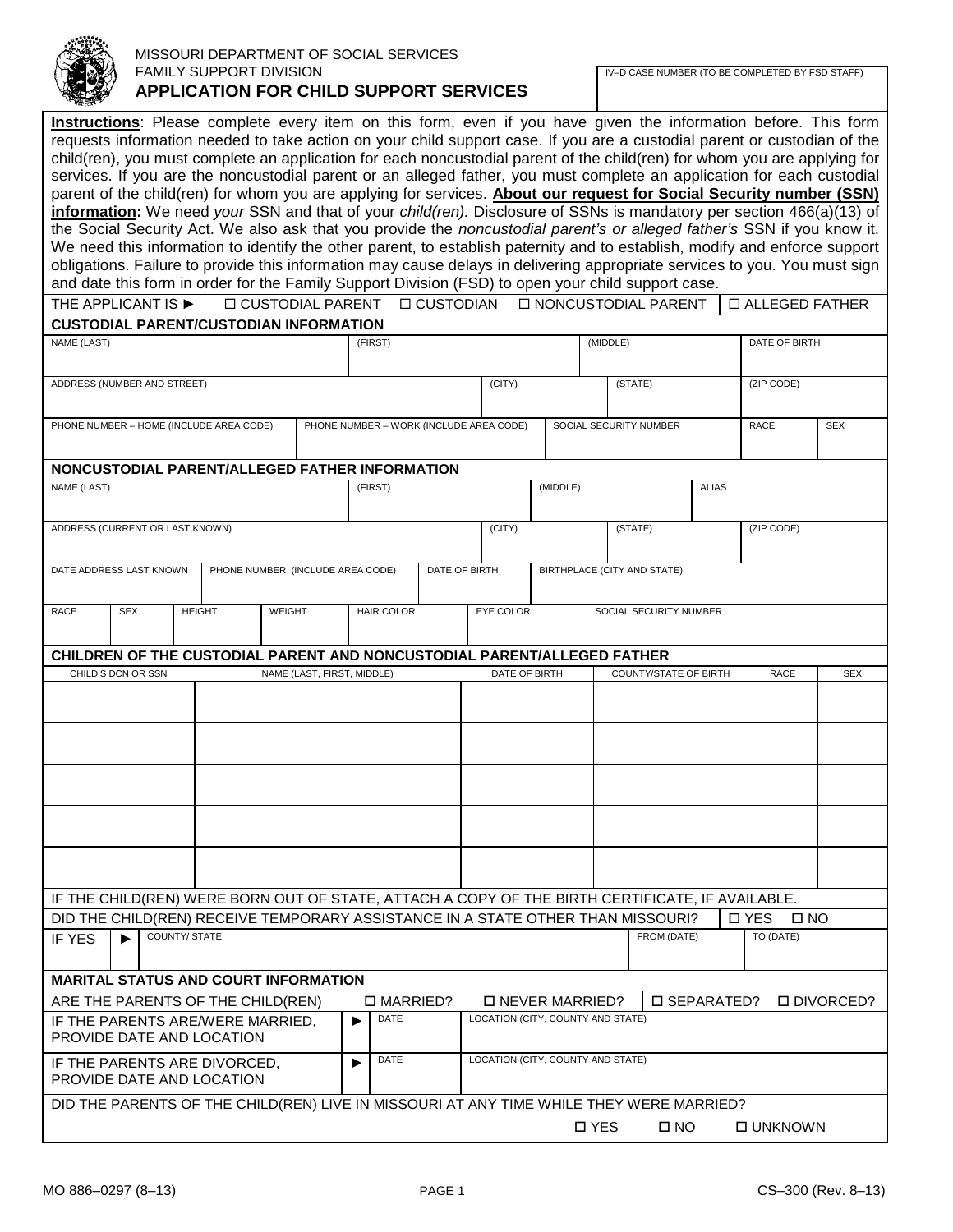|                             |                       | DID THE CUSTODIAL PARENT OF THE CHILD(REN) LIVE OUTSIDE MISSOURI AFTER THE CHILD(REN)'S BIRTH?         |                                      |                                           |       |                                                  |               |                                                  |
|-----------------------------|-----------------------|--------------------------------------------------------------------------------------------------------|--------------------------------------|-------------------------------------------|-------|--------------------------------------------------|---------------|--------------------------------------------------|
|                             |                       |                                                                                                        |                                      |                                           | □ YES |                                                  | $\square$ NO  | <b>DUNKNOWN</b>                                  |
| IF YES                      |                       | WHERE (CITY, COUNTY AND STATE)                                                                         |                                      |                                           |       | <b>WHEN</b>                                      |               |                                                  |
|                             |                       |                                                                                                        |                                      |                                           |       |                                                  |               |                                                  |
|                             |                       |                                                                                                        |                                      |                                           |       |                                                  |               |                                                  |
|                             |                       | HAVE THE PARENTS OF THE CHILD(REN) FILED FOR A DIVORCE?                                                |                                      |                                           | □ YES |                                                  | $\square$ NO  | □ UNKNOWN                                        |
| <b>IF YES</b>               |                       | WHERE (CITY, COUNTY AND STATE)                                                                         |                                      |                                           |       |                                                  |               |                                                  |
|                             |                       |                                                                                                        |                                      |                                           |       |                                                  |               |                                                  |
|                             |                       | IS THE NONCUSTODIAL PARENT/ALLEGED FATHER NOW MARRIED TO SOMEONE ELSE?                                 |                                      |                                           |       |                                                  |               |                                                  |
|                             |                       |                                                                                                        |                                      |                                           | □ YES |                                                  | $\square$ NO  | □ UNKNOWN                                        |
| IF YES, GIVE                | ▶                     | SPOUSE'S NAME                                                                                          |                                      |                                           |       |                                                  |               |                                                  |
| <b>NAME</b>                 |                       |                                                                                                        |                                      |                                           |       |                                                  |               |                                                  |
|                             |                       | WAS THE MOTHER MARRIED TO A MAN OTHER THAN THE NONCUSTODIAL PARENT/ALLEGED FATHER WHEN SHE             |                                      |                                           |       |                                                  |               |                                                  |
|                             |                       | BECAME PREGNANT OR WHEN THE CHILD(REN) WAS/WERE BORN?                                                  |                                      |                                           |       | <b>D</b> YES                                     | $\square$ NO  | □ UNKNOWN                                        |
|                             | $\blacktriangleright$ | <b>NAME</b>                                                                                            |                                      |                                           |       |                                                  |               |                                                  |
| IF YES, GIVE<br><b>NAME</b> |                       |                                                                                                        |                                      |                                           |       |                                                  |               |                                                  |
|                             |                       |                                                                                                        |                                      |                                           |       |                                                  |               |                                                  |
|                             |                       | HAVE CHILD SUPPORT PAYMENTS BEEN ORDERED BY A COURT?                                                   |                                      |                                           |       |                                                  |               |                                                  |
|                             |                       | T YES (ATTACH A COPY OF THE ORIGINAL COURT ORDER AND ANY MODIFICATIONS)                                |                                      |                                           |       | O NO                                             |               | <b>DUNKNOWN</b>                                  |
| IF YES,                     |                       | COUNTY AND STATE OF COURT ORDER                                                                        |                                      |                                           |       |                                                  | DATE OF ORDER |                                                  |
| <b>COMPLETE</b>             |                       |                                                                                                        |                                      |                                           |       |                                                  |               |                                                  |
| <b>COURT</b>                |                       | ORDER NUMBER                                                                                           |                                      | AMOUNT PER CHILD \$                       |       |                                                  |               | FREQUENCY (WEEKLY, MONTHLY, ETC.)                |
| <b>INFORMATION</b>          |                       |                                                                                                        |                                      |                                           |       |                                                  |               |                                                  |
|                             |                       |                                                                                                        |                                      |                                           |       |                                                  |               |                                                  |
|                             |                       | HOW OFTEN DOES THE NONCUSTODIAL PARENT/ALLEGED FATHER PAY CHILD SUPPORT?                               |                                      |                                           |       |                                                  |               |                                                  |
| □ ALWAYS                    |                       | □ SOMETIMES<br>□ NEVER                                                                                 | <b>D ALWAYS PAID REGULARLY UNTIL</b> |                                           |       |                                                  |               | (DATE)                                           |
| IF THE NCP                  | $\blacktriangleright$ | AMOUNT \$                                                                                              | PER (WEEK, MONTH)                    |                                           |       |                                                  |               |                                                  |
| <b>PAYS</b>                 |                       |                                                                                                        |                                      |                                           |       |                                                  |               |                                                  |
|                             |                       | DO YOU HAVE LEGAL CUSTODY OF THE CHILDREN?                                                             | □ YES                                | $\square$ NO                              |       | IF YES, JOINT CUSTODY?                           |               | <b>D</b> YES<br>$\square$ NO                     |
| IF NO, WHO                  |                       | <b>NAME</b>                                                                                            |                                      |                                           |       |                                                  |               | LEGAL CUSTODIAN'S RELATIONSHIP TO CHILDREN       |
| <b>DOES</b>                 |                       |                                                                                                        |                                      |                                           |       |                                                  |               |                                                  |
|                             |                       | <b>ADDRESS</b>                                                                                         |                                      |                                           |       | PHONE NUMBER (INCLUDE AREA CODE)                 |               |                                                  |
|                             |                       |                                                                                                        |                                      |                                           |       |                                                  |               |                                                  |
|                             |                       |                                                                                                        |                                      |                                           |       |                                                  |               |                                                  |
|                             |                       | DO ALL OF THE CHILDREN ON THIS APPLICATION LIVE WITH YOU NOW?                                          |                                      |                                           |       |                                                  | <b>D</b> YES  | $\square$ NO                                     |
|                             |                       | IF YES, AND YOU ARE NOT THE CHILD(REN)'S PARENT, ON WHAT DATE DID THE                                  |                                      |                                           |       | <b>DATE</b>                                      |               |                                                  |
|                             |                       | CHILD(REN) BEGIN LIVING WITH YOU?                                                                      |                                      |                                           |       |                                                  |               |                                                  |
|                             |                       | COMPLETE THE FOLLOWING IF THE PARENTS WERE NOT MARRIED WHEN THE CHILD(REN) WERE BORN                   |                                      |                                           |       |                                                  |               |                                                  |
|                             |                       | HAS PATERNITY BEEN LEGALLY ESTABLISHED BY A COURT?                                                     |                                      |                                           |       | <b>LI YES</b> (ATTACH A COPY OF THE COURT ORDER) |               | $\square$ NO                                     |
| IF YES, COMPLETE            |                       | COUNTY AND STATE OF COURT ORDER<br>▶                                                                   |                                      | DATE OF ORDER                             |       |                                                  | ORDER NUMBER  |                                                  |
| <b>COURT INFORMATION</b>    |                       |                                                                                                        |                                      |                                           |       |                                                  |               |                                                  |
|                             |                       |                                                                                                        |                                      |                                           |       |                                                  | □ YES         |                                                  |
|                             |                       | IF NO, HAS THE ALLEGED FATHER EVER CLAIMED THE CHILD(REN) AS HIS?                                      |                                      |                                           |       |                                                  |               | $\square$ NO                                     |
| IF YES, TO                  | ▶                     | <b>NAME</b>                                                                                            |                                      | <b>ADDRESS</b>                            |       |                                                  |               |                                                  |
| <b>WHOM</b>                 |                       |                                                                                                        |                                      |                                           |       |                                                  |               |                                                  |
|                             |                       | <b>NAME</b>                                                                                            |                                      | <b>ADDRESS</b>                            |       |                                                  |               |                                                  |
|                             |                       |                                                                                                        |                                      |                                           |       |                                                  |               |                                                  |
|                             |                       | HAS THE ALLEGED FATHER COMPLETED A DOCUMENT ADMITTING HE IS THE FATHER OF THE CHILD(REN)?              |                                      |                                           |       |                                                  |               |                                                  |
|                             |                       |                                                                                                        |                                      | T YES (ATTACH A COPY OF THE DOCUMENT)     |       |                                                  |               | $\square$ NO                                     |
|                             |                       | HAS A GENETIC TEST BEEN COMPLETED TO DETERMINE THE BIOLOGICAL FATHER OF THE CHILD(REN)?                |                                      |                                           |       |                                                  |               |                                                  |
|                             |                       |                                                                                                        |                                      | $\Box$ YES (ATTACH A COPY OF THE RESULTS) |       |                                                  |               | $\square$ NO                                     |
|                             |                       |                                                                                                        |                                      |                                           |       |                                                  |               |                                                  |
|                             |                       | IS IT POSSIBLE THAT ANOTHER MAN, OTHER THAN THIS ALLEGED FATHER, MIGHT BE THE FATHER OF THE CHILD(REN) |                                      |                                           |       |                                                  | <b>D</b> YES  |                                                  |
|                             |                       | LISTED? (ATTACH ADDITIONAL SHEET IF NECESSARY)                                                         | <b>ADDRESS</b>                       |                                           |       |                                                  |               | $\square$ NO<br>PHONE NUMBER (INCLUDE AREA CODE) |
| IF YES                      | <b>NAME</b>           |                                                                                                        |                                      |                                           |       |                                                  |               |                                                  |
|                             |                       |                                                                                                        |                                      |                                           |       |                                                  |               |                                                  |
|                             | <b>NAME</b>           |                                                                                                        | <b>ADDRESS</b>                       |                                           |       |                                                  |               | PHONE NUMBER (INCLUDE AREA CODE)                 |
|                             |                       |                                                                                                        |                                      |                                           |       |                                                  |               |                                                  |
|                             |                       | WAS THE CHILD(REN)'S MOTHER IN MISSOURI WHEN SHE BECAME PREGNANT?                                      |                                      |                                           |       | □ YES                                            | $\square$ NO  | □ UNKNOWN                                        |
| IF NO                       |                       | WHERE (CITY, COUNTY AND STATE)                                                                         |                                      |                                           |       |                                                  |               |                                                  |
|                             |                       |                                                                                                        |                                      |                                           |       |                                                  |               |                                                  |
|                             |                       |                                                                                                        |                                      |                                           |       |                                                  |               |                                                  |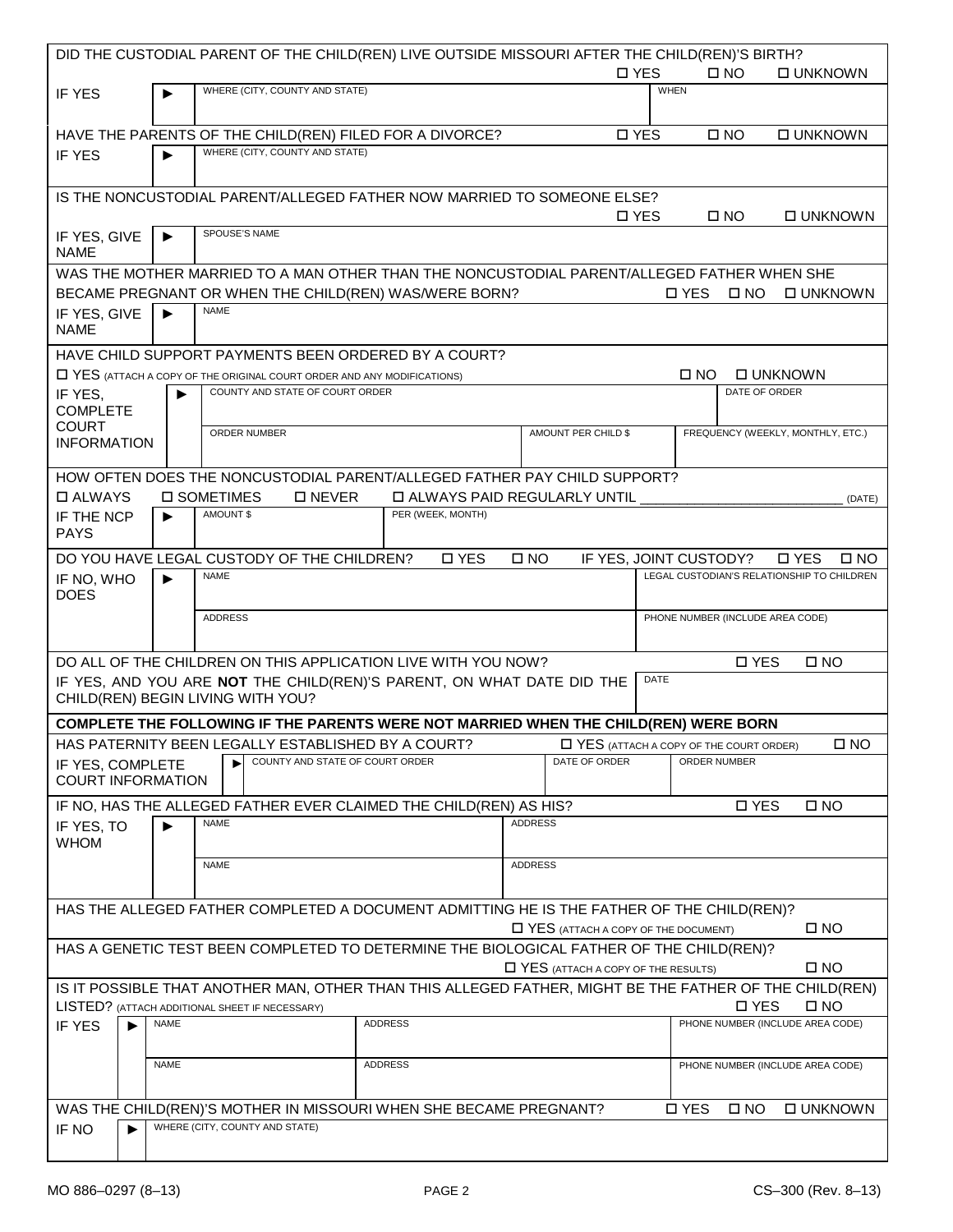| <b>OCCUPATIONAL AND SOCIAL INFORMATION</b>                                                    |                       |                               |                          |                                       |  |                                                                      |                                     |                               |                         |                                                                                                   |
|-----------------------------------------------------------------------------------------------|-----------------------|-------------------------------|--------------------------|---------------------------------------|--|----------------------------------------------------------------------|-------------------------------------|-------------------------------|-------------------------|---------------------------------------------------------------------------------------------------|
|                                                                                               |                       |                               |                          |                                       |  | DOES THE NONCUSTODIAL PARENT/ALLEGED FATHER ATTEND SCHOOL NOW?       |                                     | □ YES                         | $\square$ NO            | □ UNKNOWN                                                                                         |
| <b>IF YES</b>                                                                                 |                       |                               | SCHOOL NAME AND LOCATION |                                       |  |                                                                      |                                     |                               |                         |                                                                                                   |
|                                                                                               |                       |                               |                          |                                       |  |                                                                      |                                     |                               |                         |                                                                                                   |
|                                                                                               |                       |                               |                          |                                       |  |                                                                      |                                     |                               |                         | IF NOT IN SCHOOL NOW, WHAT HIGH SCHOOL OR COLLEGE DID THE NONCUSTODIAL PARENT/ALLEGED FATHER LAST |
| ATTEND?                                                                                       | $\blacktriangleright$ |                               | SCHOOL NAME AND LOCATION |                                       |  |                                                                      |                                     |                               |                         |                                                                                                   |
|                                                                                               |                       |                               |                          |                                       |  |                                                                      |                                     |                               |                         |                                                                                                   |
|                                                                                               |                       |                               |                          |                                       |  | WHAT IS THE NONCUSTODIAL PARENT'S/ALLEGED FATHER'S USUAL OCCUPATION? |                                     |                               |                         |                                                                                                   |
|                                                                                               |                       |                               |                          |                                       |  |                                                                      |                                     |                               |                         |                                                                                                   |
|                                                                                               |                       |                               |                          |                                       |  | DOES THE NONCUSTODIAL PARENT/ALLEGED FATHER BELONG TO A UNION?       |                                     | <b>D</b> YES                  | $\square$ NO            | <b>DUNKNOWN</b>                                                                                   |
| IF YES                                                                                        |                       |                               |                          | UNION NAME, LOCAL NUMBER AND LOCATION |  |                                                                      |                                     |                               |                         |                                                                                                   |
|                                                                                               |                       |                               |                          |                                       |  |                                                                      |                                     |                               |                         |                                                                                                   |
|                                                                                               |                       |                               |                          |                                       |  | IS THE NONCUSTODIAL PARENT/ALLEGED FATHER NOW EMPLOYED?              |                                     | <b>D</b> YES                  | $\square$ NO            | <b>DUNKNOWN</b>                                                                                   |
| IF YES                                                                                        |                       | NAME OF EMPLOYER              |                          |                                       |  |                                                                      |                                     |                               |                         | PHONE NUMBER (INCLUDE AREA CODE)                                                                  |
|                                                                                               |                       |                               |                          |                                       |  |                                                                      |                                     |                               |                         |                                                                                                   |
|                                                                                               |                       | <b>ADDRESS</b>                |                          |                                       |  |                                                                      |                                     |                               | <b>WORK HOURS</b>       |                                                                                                   |
|                                                                                               |                       |                               |                          |                                       |  |                                                                      |                                     |                               |                         |                                                                                                   |
|                                                                                               |                       |                               |                          |                                       |  |                                                                      |                                     |                               | <b>FROM</b>             | TO                                                                                                |
|                                                                                               |                       |                               |                          |                                       |  | NONCUSTODIAL PARENT'S/ALLEGED FATHER'S PAST EMPLOYMENT INFORMATION   |                                     |                               |                         |                                                                                                   |
|                                                                                               | <b>NAME</b>           |                               |                          |                                       |  | <b>ADDRESS</b>                                                       |                                     |                               |                         | DATES WORKED (FROM/TO)                                                                            |
|                                                                                               |                       |                               |                          |                                       |  |                                                                      |                                     |                               |                         |                                                                                                   |
|                                                                                               |                       |                               |                          |                                       |  |                                                                      |                                     |                               |                         |                                                                                                   |
|                                                                                               |                       |                               |                          |                                       |  |                                                                      |                                     |                               |                         |                                                                                                   |
|                                                                                               |                       |                               |                          |                                       |  |                                                                      |                                     |                               |                         |                                                                                                   |
|                                                                                               |                       |                               |                          |                                       |  |                                                                      |                                     |                               |                         |                                                                                                   |
|                                                                                               |                       |                               |                          |                                       |  |                                                                      |                                     |                               |                         |                                                                                                   |
|                                                                                               |                       |                               |                          |                                       |  | DOES THE NONCUSTODIAL PARENT/ALLEGED FATHER OWN ANY REAL ESTATE?     |                                     |                               | □ YES                   | <b>O UNKNOWN</b><br>$\square$ NO                                                                  |
| IF YES, LOCATION                                                                              |                       | ь                             | <b>CITY</b>              |                                       |  |                                                                      |                                     | <b>COUNTY</b>                 |                         | <b>STATE</b>                                                                                      |
| OF PROPERTY                                                                                   |                       |                               |                          |                                       |  |                                                                      |                                     |                               |                         |                                                                                                   |
|                                                                                               |                       |                               |                          |                                       |  |                                                                      |                                     |                               |                         | DOES THE NONCUSTODIAL PARENT/ALLEGED FATHER OWN ANY PERSONAL PROPERTY (CAR, BOAT, LIVESTOCK,      |
| $ETC.$ ?                                                                                      |                       |                               |                          |                                       |  |                                                                      |                                     | □ YES                         | $\square$ NO            | <b>DUNKNOWN</b>                                                                                   |
| LIST SPECIAL ITEM(S) OF PERSONAL PROPERTY OWNED<br>IF YES<br>▶                                |                       |                               |                          |                                       |  |                                                                      |                                     |                               |                         |                                                                                                   |
|                                                                                               |                       |                               |                          |                                       |  |                                                                      |                                     |                               |                         |                                                                                                   |
|                                                                                               |                       |                               |                          |                                       |  |                                                                      |                                     |                               |                         | DOES THE NONCUSTODIAL PARENT/ALLEGED FATHER HAVE ANY OTHER INCOME OR RECEIVE ANY BENEFIT OR       |
|                                                                                               |                       |                               |                          |                                       |  | PENSIONS? (FOR EXAMPLE, UNEMPLOYMENT, SOCIAL SECURITY, SSI, ETC.)    |                                     | □ YES                         | □ NO                    | □ UNKNOWN                                                                                         |
| IF YES FILSOURCE                                                                              |                       |                               |                          |                                       |  |                                                                      |                                     |                               | AMOUNT                  | HOW OFTEN PAID                                                                                    |
|                                                                                               |                       |                               |                          |                                       |  |                                                                      |                                     |                               |                         |                                                                                                   |
|                                                                                               |                       | SOURCE                        |                          |                                       |  |                                                                      |                                     |                               | <b>AMOUNT</b>           | HOW OFTEN PAID                                                                                    |
|                                                                                               |                       |                               |                          |                                       |  |                                                                      |                                     |                               |                         |                                                                                                   |
|                                                                                               |                       |                               |                          |                                       |  |                                                                      |                                     |                               |                         | DO THE CHILD(REN) RECEIVE SOCIAL SECURITY BENEFITS BECAUSE OF THE NONCUSTODIAL PARENT'S/ALLEGED   |
| <b>FATHER'S DISABILITY?</b>                                                                   |                       |                               |                          |                                       |  |                                                                      |                                     | □ YES                         | $\square$ NO            | <b>DUNKNOWN</b>                                                                                   |
| <b>IF YES</b>                                                                                 | Þ                     | AMOUNT \$                     |                          |                                       |  |                                                                      | DATE BENEFITS BEGAN (APPROXIMATELY) |                               |                         |                                                                                                   |
|                                                                                               |                       |                               |                          |                                       |  |                                                                      |                                     |                               |                         |                                                                                                   |
|                                                                                               |                       |                               |                          |                                       |  | IS THE NONCUSTODIAL PARENT/ALLEGED FATHER IN THE MILITARY?           |                                     | □ YES                         | $\square$ NO            | <b>O UNKNOWN</b>                                                                                  |
| IF YES                                                                                        | ▶                     | <b>BRANCH OF SERVICE</b>      |                          |                                       |  |                                                                      |                                     | LAST KNOWN STATION (LOCATION) |                         |                                                                                                   |
|                                                                                               |                       |                               |                          |                                       |  |                                                                      |                                     |                               |                         |                                                                                                   |
|                                                                                               |                       |                               |                          |                                       |  | IS THE NONCUSTODIAL PARENT/ALLEGED FATHER IN JAIL OR PRISON NOW?     |                                     | <b>D</b> YES                  |                         |                                                                                                   |
|                                                                                               |                       | JAIL OR PRISON NAME           |                          |                                       |  |                                                                      |                                     |                               | □ NO<br>DATE IMPRISONED | □ UNKNOWN<br><b>EXPECTED RELEASE DATE</b>                                                         |
| IF YES                                                                                        | Þ                     |                               |                          |                                       |  |                                                                      |                                     |                               |                         |                                                                                                   |
|                                                                                               |                       |                               |                          |                                       |  |                                                                      |                                     |                               |                         |                                                                                                   |
|                                                                                               |                       |                               |                          |                                       |  | IS THE NONCUSTODIAL PARENT/ALLEGED FATHER ON PAROLE NOW?             |                                     | □ YES                         | □ NO                    | □ UNKNOWN                                                                                         |
| IF YES                                                                                        |                       | NAME OF PAROLE OFFICER        |                          |                                       |  | <b>ADDRESS</b>                                                       |                                     |                               |                         |                                                                                                   |
|                                                                                               |                       |                               |                          |                                       |  |                                                                      |                                     |                               |                         |                                                                                                   |
| DOES THE NONCUSTODIAL PARENT/ALLEGED FATHER HAVE AN ACCOUNT AT A FINANCIAL INSTITUTION (BANK, |                       |                               |                          |                                       |  |                                                                      |                                     |                               |                         |                                                                                                   |
| CREDIT UNION, SAVINGS AND LOAN)?                                                              |                       |                               |                          |                                       |  |                                                                      |                                     | <b>D</b> YES                  | $\square$ NO            | □ UNKNOWN                                                                                         |
| IF YES                                                                                        | ▶                     | NAME OF FINANCIAL INSTITUTION |                          |                                       |  | <b>ADDRESS</b>                                                       |                                     |                               |                         | ACCOUNT NUMBER                                                                                    |
|                                                                                               |                       |                               |                          |                                       |  |                                                                      |                                     |                               |                         |                                                                                                   |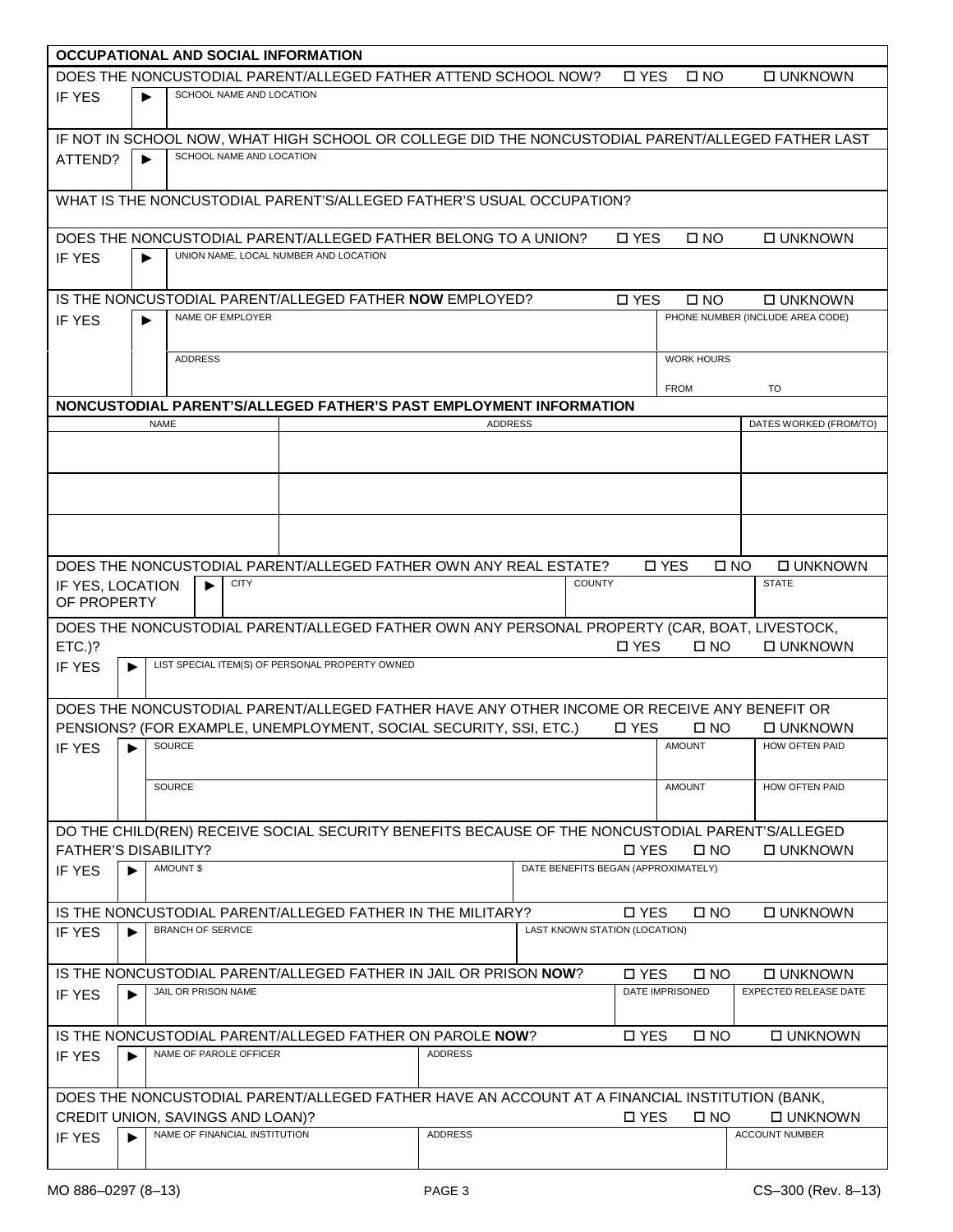|                                                                                                                                                                                                                                                                                                                                                                                                                                                                       |                       | ARE THE CHILDREN COVERED BY HEALTH INSURANCE OTHER THAN MEDICAID?                                                                        |                                                |                         | <b>D</b> YES<br>$\square$ NO | <b>DUNKNOWN</b>  |  |  |
|-----------------------------------------------------------------------------------------------------------------------------------------------------------------------------------------------------------------------------------------------------------------------------------------------------------------------------------------------------------------------------------------------------------------------------------------------------------------------|-----------------------|------------------------------------------------------------------------------------------------------------------------------------------|------------------------------------------------|-------------------------|------------------------------|------------------|--|--|
| <b>IF YES</b>                                                                                                                                                                                                                                                                                                                                                                                                                                                         | $\blacktriangleright$ | INSURANCE COMPANY NAME AND ADDRESS                                                                                                       | CHILD(REN) COVERED                             |                         | POLICY NUMBER                | COST PER MONTH   |  |  |
|                                                                                                                                                                                                                                                                                                                                                                                                                                                                       |                       |                                                                                                                                          |                                                |                         |                              |                  |  |  |
|                                                                                                                                                                                                                                                                                                                                                                                                                                                                       |                       |                                                                                                                                          |                                                |                         |                              |                  |  |  |
|                                                                                                                                                                                                                                                                                                                                                                                                                                                                       |                       |                                                                                                                                          |                                                |                         |                              |                  |  |  |
|                                                                                                                                                                                                                                                                                                                                                                                                                                                                       |                       |                                                                                                                                          |                                                |                         |                              |                  |  |  |
|                                                                                                                                                                                                                                                                                                                                                                                                                                                                       |                       | WHO PROVIDES THE HEALTH INSURANCE, IF ANY?                                                                                               |                                                |                         |                              |                  |  |  |
|                                                                                                                                                                                                                                                                                                                                                                                                                                                                       |                       | □ THE CUSTODIAL PARENT/CUSTODIAN                                                                                                         | <b>ITHE NONCUSTODIAL PARENT/ALLEGED FATHER</b> |                         |                              |                  |  |  |
|                                                                                                                                                                                                                                                                                                                                                                                                                                                                       |                       | I THE CUSTODIAL PARENT'S/CUSTODIAN'S SPOUSE                                                                                              |                                                |                         |                              | (NAME OF SPOUSE) |  |  |
|                                                                                                                                                                                                                                                                                                                                                                                                                                                                       |                       | I THE NONCUSTODIAL PARENT'S/ALLEGED FATHER'S SPOUSE                                                                                      |                                                |                         |                              | (NAME OF SPOUSE) |  |  |
|                                                                                                                                                                                                                                                                                                                                                                                                                                                                       |                       | WHAT ARE THE NAMES AND ADDRESSES OF THE NONCUSTODIAL PARENT'S/ALLEGED FATHER'S PARENTS?                                                  |                                                |                         |                              |                  |  |  |
| <b>FATHER'S NAME</b><br><b>FATHER'S ADDRESS</b>                                                                                                                                                                                                                                                                                                                                                                                                                       |                       |                                                                                                                                          |                                                |                         |                              |                  |  |  |
|                                                                                                                                                                                                                                                                                                                                                                                                                                                                       |                       |                                                                                                                                          |                                                |                         |                              |                  |  |  |
| MOTHER'S NAME                                                                                                                                                                                                                                                                                                                                                                                                                                                         |                       |                                                                                                                                          | (MAIDEN NAME)                                  | <b>MOTHER'S ADDRESS</b> |                              |                  |  |  |
|                                                                                                                                                                                                                                                                                                                                                                                                                                                                       |                       |                                                                                                                                          |                                                |                         |                              |                  |  |  |
|                                                                                                                                                                                                                                                                                                                                                                                                                                                                       |                       | IF YOU HAVE ANY OTHER INFORMATION ABOUT THE NONCUSTODIAL PARENT/ALLEGED FATHER, ENTER IT BELOW.<br>ATTACH ADDITIONAL PAGES IF NECESSARY. |                                                |                         |                              |                  |  |  |
|                                                                                                                                                                                                                                                                                                                                                                                                                                                                       |                       |                                                                                                                                          |                                                |                         |                              |                  |  |  |
|                                                                                                                                                                                                                                                                                                                                                                                                                                                                       |                       |                                                                                                                                          |                                                |                         |                              |                  |  |  |
| requesting.                                                                                                                                                                                                                                                                                                                                                                                                                                                           |                       | Please read the explanation of the available child support services and check the box next to the service(s) you are                     |                                                |                         |                              |                  |  |  |
|                                                                                                                                                                                                                                                                                                                                                                                                                                                                       |                       |                                                                                                                                          |                                                |                         |                              |                  |  |  |
| $\Box$                                                                                                                                                                                                                                                                                                                                                                                                                                                                |                       | <b>ESTABLISHMENT AND/OR ENFORCEMENT OF CHILD AND MEDICAL SUPPORT</b> - FSD will try to establish                                         |                                                |                         |                              |                  |  |  |
|                                                                                                                                                                                                                                                                                                                                                                                                                                                                       |                       | paternity and a child and/or medical support order for your child(ren), if necessary; and/or enforce a child and                         |                                                |                         |                              |                  |  |  |
|                                                                                                                                                                                                                                                                                                                                                                                                                                                                       |                       | medical support obligation for your child(ren).                                                                                          |                                                |                         |                              |                  |  |  |
| $\Box$                                                                                                                                                                                                                                                                                                                                                                                                                                                                |                       |                                                                                                                                          |                                                |                         |                              |                  |  |  |
| <b>ESTABLISHMENT AND/OR ENFORCEMENT OF MEDICAL SUPPORT</b> - FSD will try to establish paternity and a<br>medical support order for your child(ren), if necessary; and/or enforce a medical support obligation for your                                                                                                                                                                                                                                               |                       |                                                                                                                                          |                                                |                         |                              |                  |  |  |
| child(ren).                                                                                                                                                                                                                                                                                                                                                                                                                                                           |                       |                                                                                                                                          |                                                |                         |                              |                  |  |  |
| $\Box$<br><b>REVIEW AND MODIFICATION</b> – FSD will review your existing support order and proceed with a modification, if<br>appropriate. This includes modifying the order to include a provision for medical support for your child(ren). FSD will<br>also provide services shown under ESTABLISHMENT AND/OR ENFORCEMENT OF CHILD AND MEDICAL<br>SUPPORT.                                                                                                          |                       |                                                                                                                                          |                                                |                         |                              |                  |  |  |
|                                                                                                                                                                                                                                                                                                                                                                                                                                                                       |                       |                                                                                                                                          |                                                |                         |                              |                  |  |  |
| Any support payments you may receive from the Family Support Payment Center or the State of Missouri will be issued<br>on a prepaid card. The prepaid card is loaded with your support payments. It is not a credit card. The prepaid card<br>provides a safe and convenient way to receive your support payments. If you prefer to have your support payments<br>directly deposited into your bank account, call (toll-free) 800-859-7999 or logon at dss.mo.gov/cse |                       |                                                                                                                                          |                                                |                         |                              |                  |  |  |
| I read the explanation of the available child support services. I checked the services for which I am applying. I understand<br>that I may withdraw this application for services at any time by sending a written request to FSD.                                                                                                                                                                                                                                    |                       |                                                                                                                                          |                                                |                         |                              |                  |  |  |
| I certify that all information I gave on this form is true and complete to the best of my knowledge.                                                                                                                                                                                                                                                                                                                                                                  |                       |                                                                                                                                          |                                                |                         |                              |                  |  |  |
| I authorize FSD to obtain information contained in my child(ren)'s birth certificate file or record. This includes, if applicable,<br>a copy of an acknowledgement of paternity completed by the parents. I authorize the release of my Social Security<br>number and the above child(ren)'s Social Security number(s) when necessary to allow the establishment and enforcement<br>of child support and medical support orders.                                      |                       |                                                                                                                                          |                                                |                         |                              |                  |  |  |
| APPLICANT SIGNATURE                                                                                                                                                                                                                                                                                                                                                                                                                                                   |                       |                                                                                                                                          |                                                | DATE                    | RELATIONSHIP TO CHILD(REN)   |                  |  |  |
|                                                                                                                                                                                                                                                                                                                                                                                                                                                                       |                       | Return the completed application to: Family Support Division, PO Box 6790, Jefferson City, MO 65102-6790.                                |                                                |                         |                              |                  |  |  |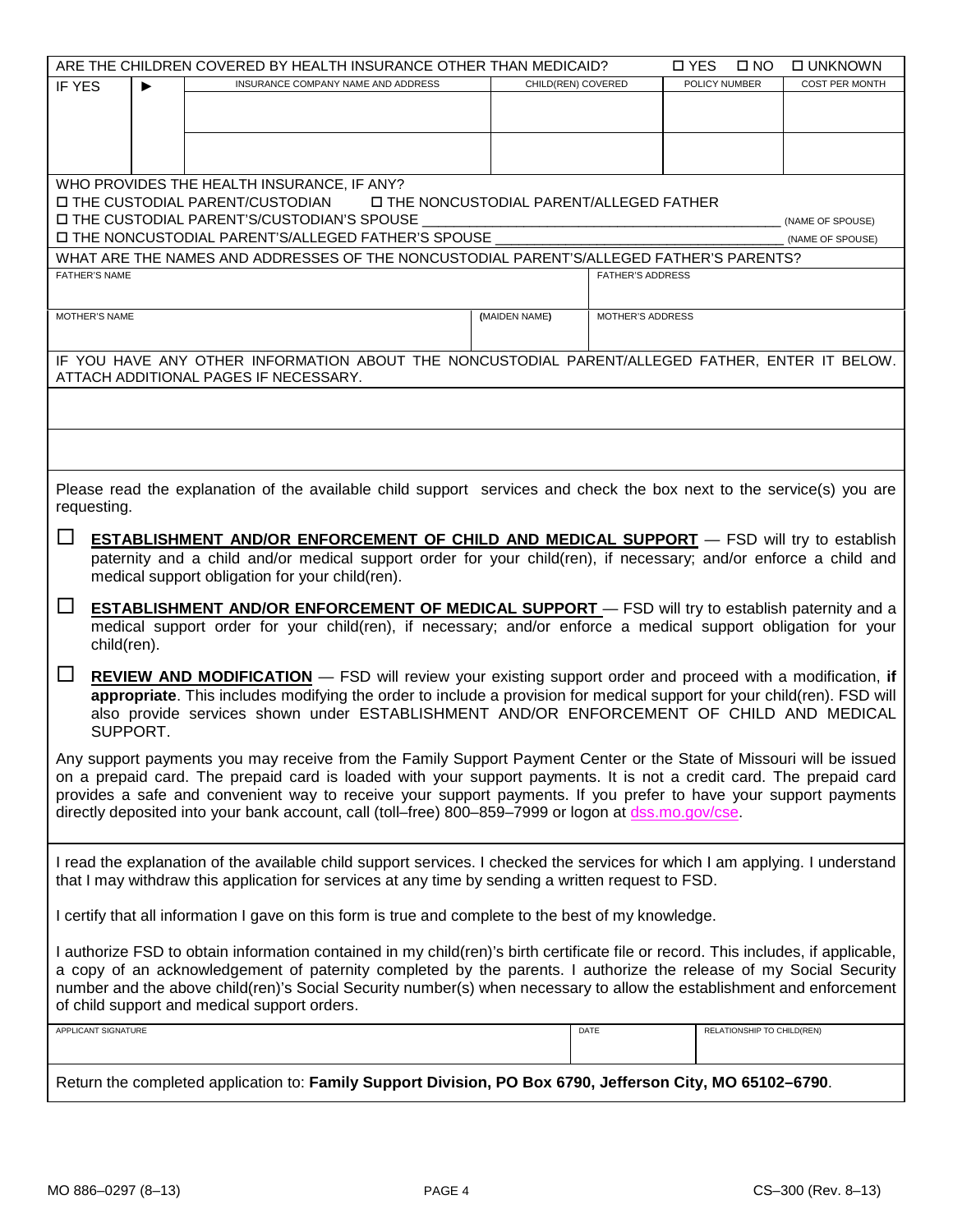# .<br>Missouri Department of **SOCIAL SERVICES** *Your Potential. Our Support.*

## **NOTICE OF PRIVACY PRACTICES REGARDING YOUR PROTECTED HEALTH INFORMATION**

THIS NOTICE DESCRIBES HOW MEDICAL INFORMATION ABOUT YOU MAY BE USED AND DISCLOSED AND HOW YOU CAN GET ACCESS TO THIS INFORMATION. PLEASE REVIEW IT **CAREFULLY** 

Your health information is private. The Missouri Department of Social Services (DSS) understands that the information it collects about you and your health is personal. DSS is required by state and federal law to protect your health information from being improperly used or released. This notice will tell you what DSS may legally do with your protected health information. It will also tell you your rights about such information kept by DSS.

DSS is required to provide you this notice regarding your protected health information. DSS will follow the requirements described in this notice. DSS reserves the right to change this notice. All changes to this notice will apply to all of your protected health information. If this notice is changed, the new notice will be available on the DSS' website, in your local DSS office or it will be mailed to you upon request.

### **Information Handling**

In our normal business operations, DSS may receive protected health information, which is information identifying you and which includes some indication of your medical condition. This information may be about you or your family members and the law requires that it be protected. DSS is allowed to use this information and share it with others, if the protected health information is being used for your treatment, the payment of your medical expenses, or for health care operations. Examples of this include:

- to medical professionals and health information networks about Medicaid eligibility as part of health care operations; or
- to insurance companies and health care providers about paying claims; and/or
- to hospitals, medical professionals, and health information networks for your treatment.

A health information network is a group of hospitals and caregivers who share health information. DSS is part of the network.

DSS follows the laws that tell us when we *must* share health information and when we can share health information, without your permission. DSS will share information:

- as required by law, subject to limited restrictions
- to public health authorities to report such things as contagious diseases and for birth, death and immunizations records
- to the police or military as required by law
- for court and administrative proceedings
- to health oversight authorities to see that government programs are being run properly
- to the federal government to protect the country, the president, government workers, and for other government programs
- to funeral directors or coroners
- for organ donation purposes or research involving a DSS program
- to family, relatives or others who help in your care

Sometimes, health information that can normally be released cannot be released. For example, if state law says the information will not be released and federal law allows it to be released, it will not be released. The same is true if federal law says the information cannot be released, but state law allows it to be released. Whichever law is more restrictive is the one that will apply.

Other than the examples listed, DSS may not share any of your information without your written permission. You can authorize DSS to share as much of your information as you wish. You can also cancel your permission for DSS to share that information.